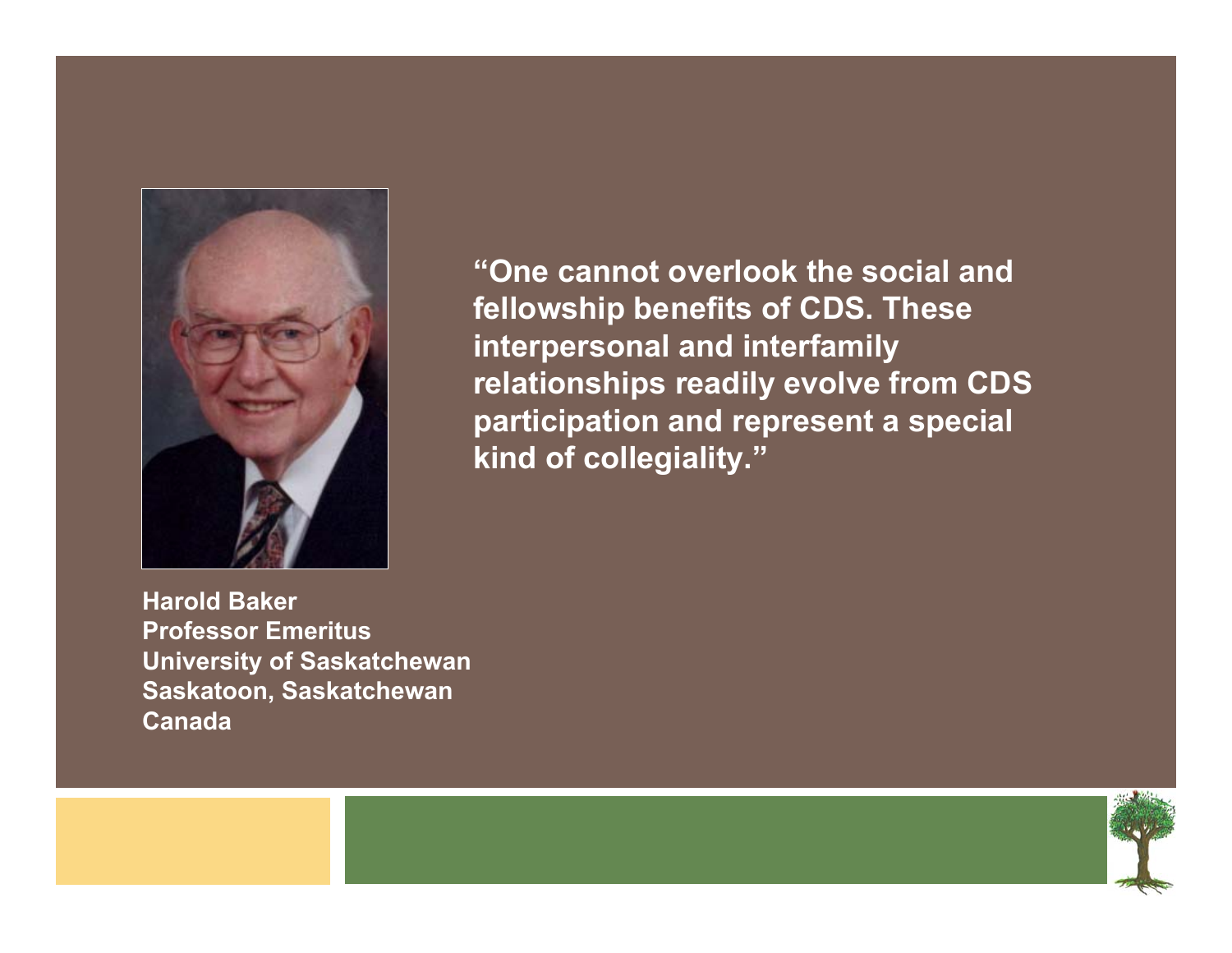

**"Through my career, the one constant has been the CDS, and the incredible network of individuals, both academics and practitioners that have inspired, supported, encouraged and taught me not only the 'art' of community development, but also the essential importance of it."**

**Kristin L. KauthCommunity Development / Outreach Professional Academic, Corporate and Non-Profit Settings Kaukauna, Wisconsin USA**

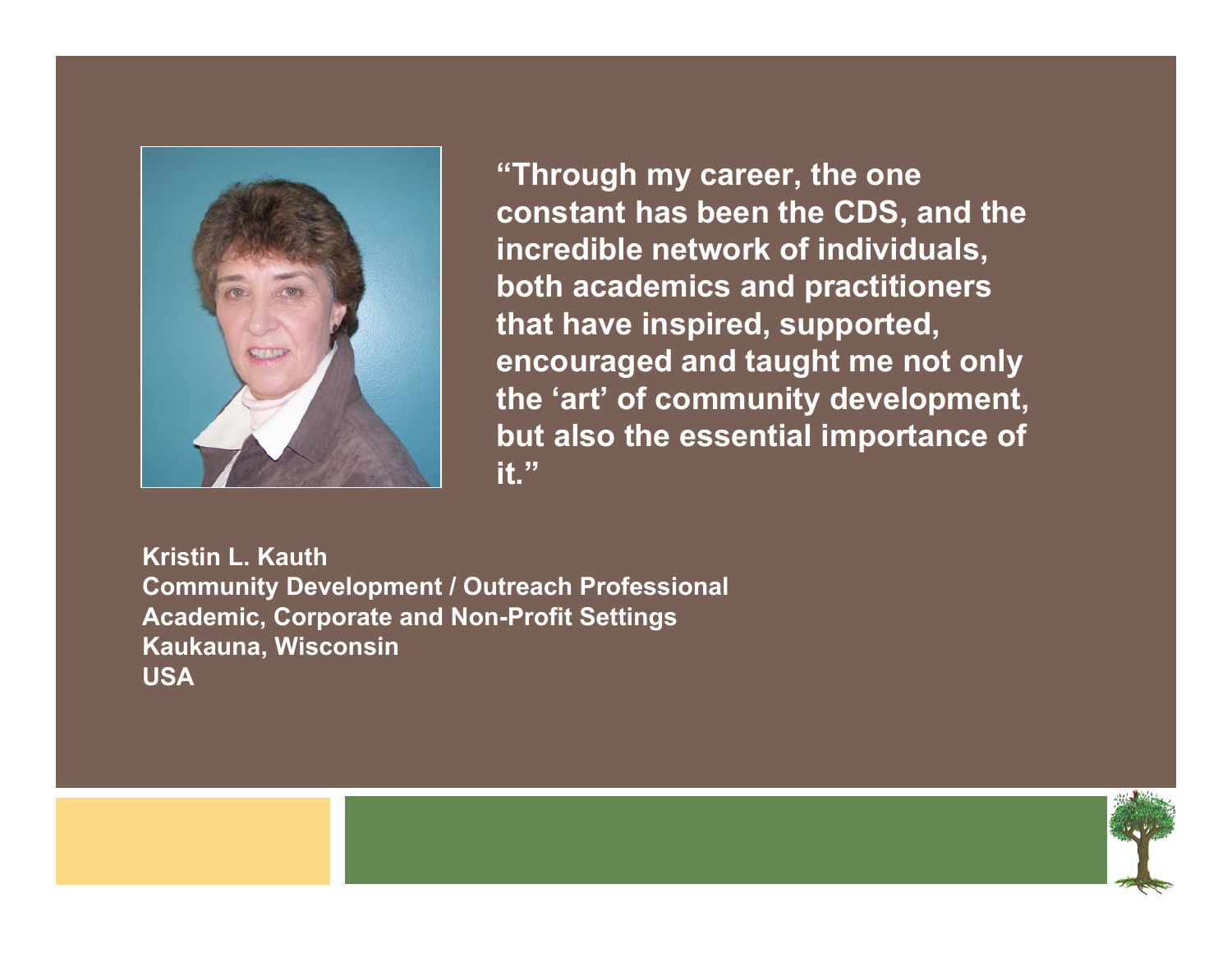**"… I take pride in the fact that my early adventures with CDS resulted in the Society's decision to hold its 1996 Conference in Melbourne, Australia.** 

**"It is truly the mark of a bold and creative organisation that it was prepared to answer the challenge of living up to its claim to be an international 'force for good'."**



**Vernon Knight AM Adjunct Professor & Executive DirectorMallee Family Care Inc. Mildura, Victoria Australia**

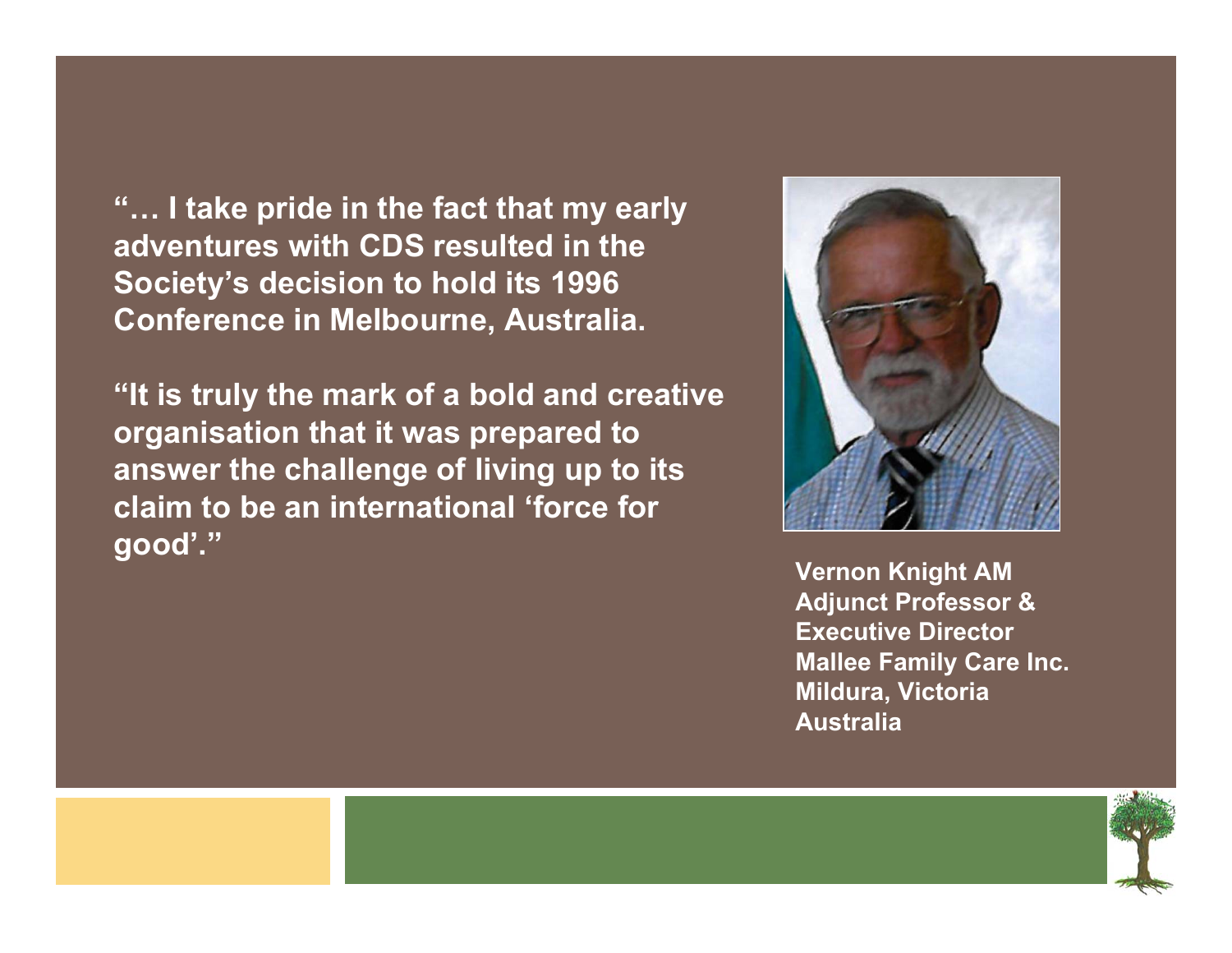

**"Our family has been involved in the International Community Development Society since its founding.… it is encouraging to see new members from an array of fields—non-profit and for-profit organizations, government, civic, social and educational groups."**

**"The Roots and Wings Campaign will sustain the Society and the community development profession for many years into the future."**

**Doris P. Littrell, Ph.D. Retired Director MU Direct: Continuing and Distance Education University of Missouri Columbia, Missouri USA**

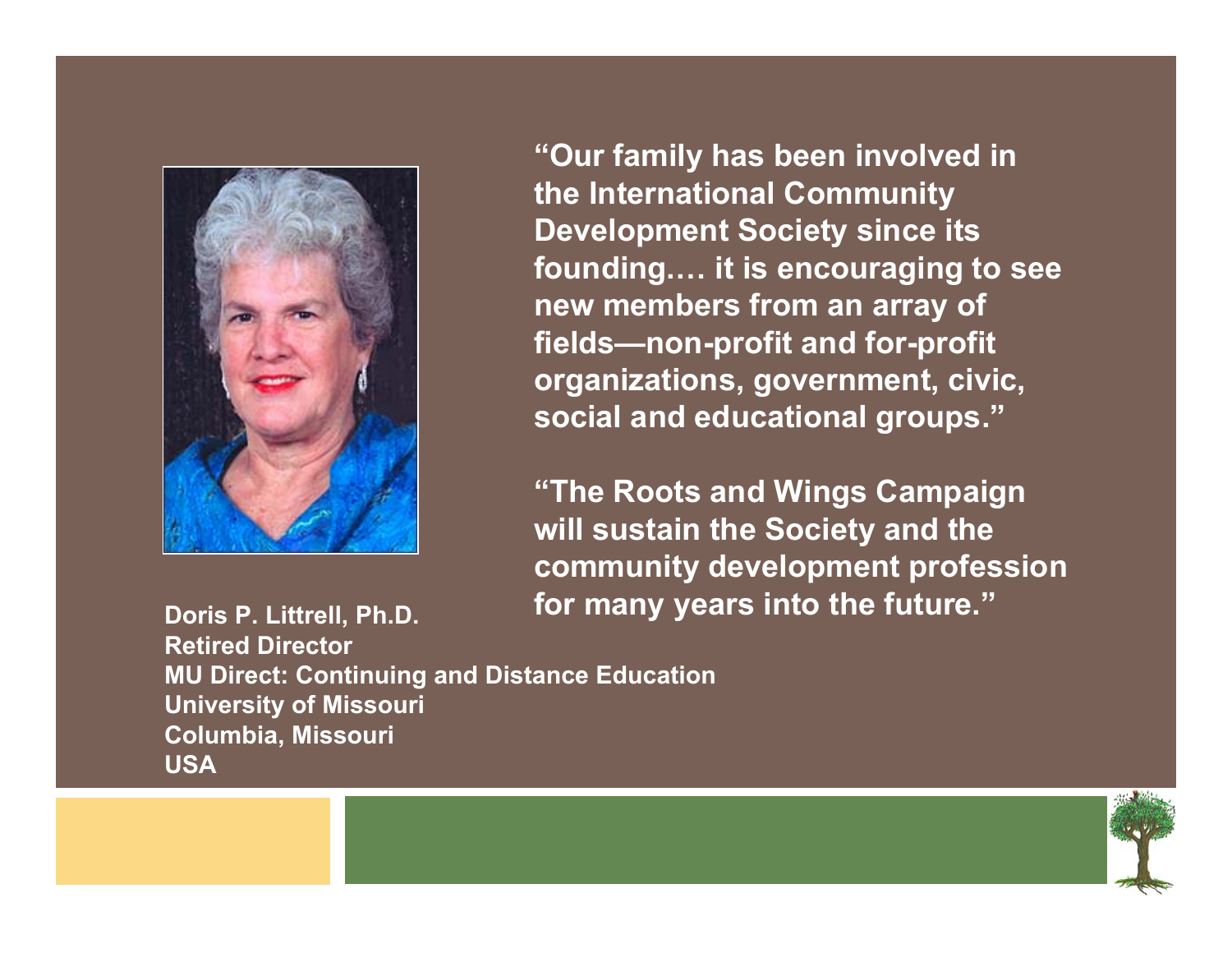**"What [has been] the value of CDS during my long association with the organization? The list is considerable:**

- **Networking!**
- **New Knowledge!**
- **Family Ties!**

• **Watching and Helping … watching the next generation of community developers grow, not only in their own jobs, but as leaders of CDS…. helping this to happen by providing support to the Endowment fund of CDS -- in the past, NOW, and in the future!"**



**Dr. Ronald PowersProfessor EmeritusUniversity of Missouri Columbia, Missouri USA**